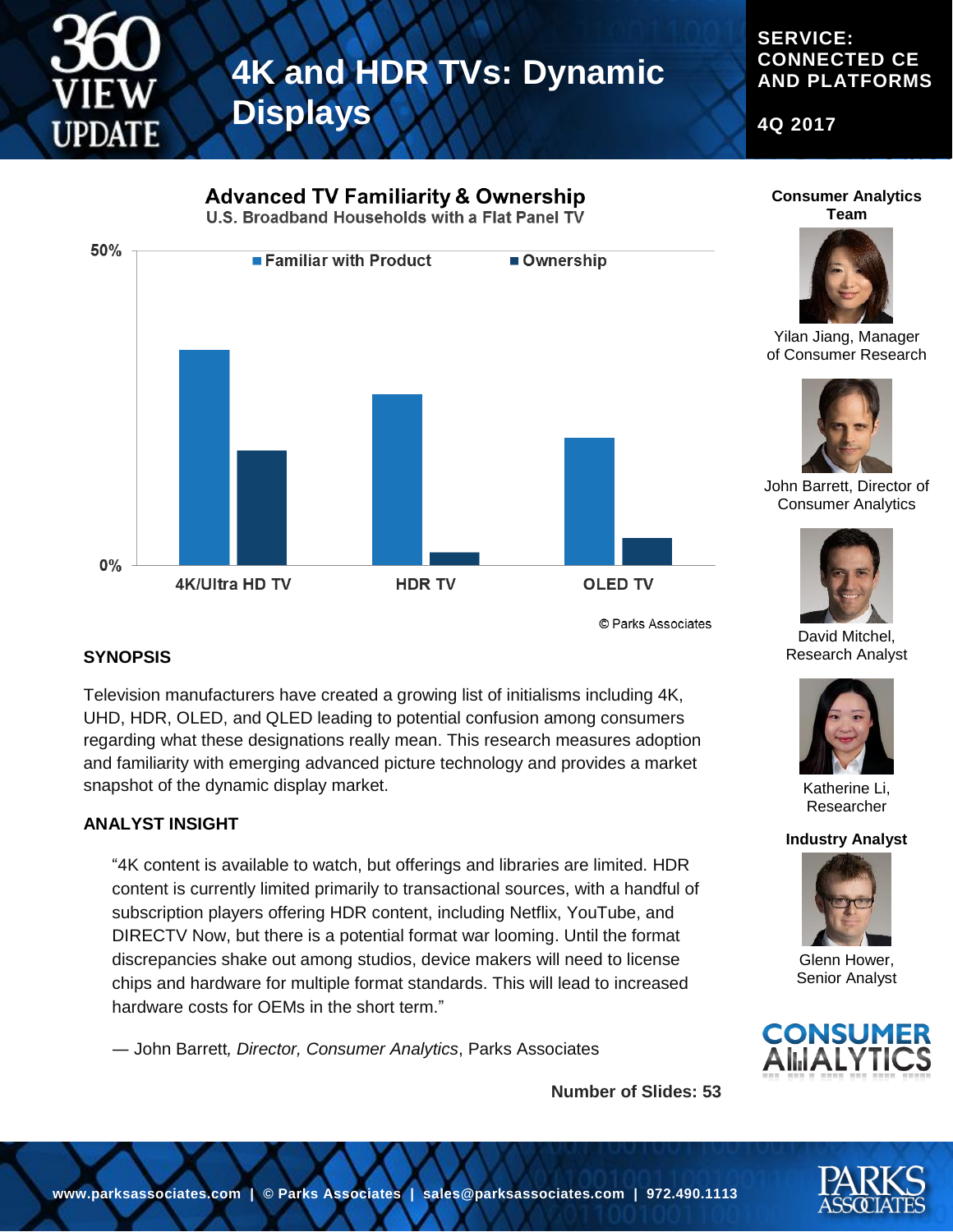

# **4K and HDR TVs: Dynamic**

**Displays**

### **SERVICE: CONNECTED CE AND PLATFORMS**

**4Q 2017**

## **CONTENTS**

**4K and HDR TVs: Dynamic Displays**

**Consumer Analytics: Connected CE & Platforms Track**

**Methodology, Charts, Statistical Information**

#### **Interpreting Heat Map Tables**

#### **Executive Summary**

- Industry Insight
- Key Findings and Market Impact

#### **Overview of Flat Panel TV Ownership/Purchases**

- Adoption of Flat Panel TV Sets (2010 2017)
- Average Numbers of Flat Panel TVs Owned Per BB HH (2011 - 2017)
- Smart TV Adoption and Internet-connection Rate (2010 - 2017)
- Flat Panel TVs Purchased Within the Last 12 Months (2008 - 2017)
- Flat Panel TV Purchase Intention (2013 2017)
- Flat Panel TV: Purchase Considerations (Q1/17)
- Familiarity with Smart TV Operating Systems Among TV Intenders (Q1/17)
- Adoption of Android TV and Roku TV (2016 - 2017)

#### **Advanced TV Adoption**

- Advanced TV Familiarity & Ownership Among Flat Panel TV Owners (Q1/17)
- Advanced TV Familiarity Among Flat Panel TV Owners by Technology Adoption Segment (Q1/17)
- Advanced TV Familiarity Among Flat Panel TV Owners by Age Group (Q1/17)
- Advanced TV Familiarity Among Flat Panel TV Owners by Gender (Q1/17)
- Advanced TV Ownership by Technology Adoption Segment (Q1/17)
- Advanced TV Ownership by Income (Q1/17)
- TV Set Screen Size (Q1/17)
- TV Set Brand (Q1/17)
- Advanced TV Purchases in the Last 12 Months (2015 - 2017)
- Recent Purchasers of Advanced TV Sets by Demographic Factors (Q1/17)
- Advanced TV Sets: Top Three Purchase Considerations (Q1/17)
- Advanced TV Set Brand Purchases: Brand as Top Three Purchase Consideration (Q1/17)
- Simultaneous or Separate Purchases of TV Set Types & Soundbars (Q1/17)
- Purchases Timing for TV Set Types & Soundbars (Q1/17)

#### **Advanced TV Purchase Intention**

- Product Characteristics Influencing Next Flat Panel TV Purchase (Q1/17)
- Reason for Not Shopping an Ultra HD/4K TV (Q1/17)
- Perception of Ultra HD/4K Content (Q1/17)
- Perception of Ultra HD/4K Content by Technology Adoption Segment (Q1/17)

#### **4K/Ultra HD and HDR Content Usage**

- 4K/Ultra HD Video Content Consumption on 4K/Ultra HD TV Sets (Q1/17)
- Average 4K/Ultra HD Video Content Consumption by Technology Adoption Segment (Q1/17)

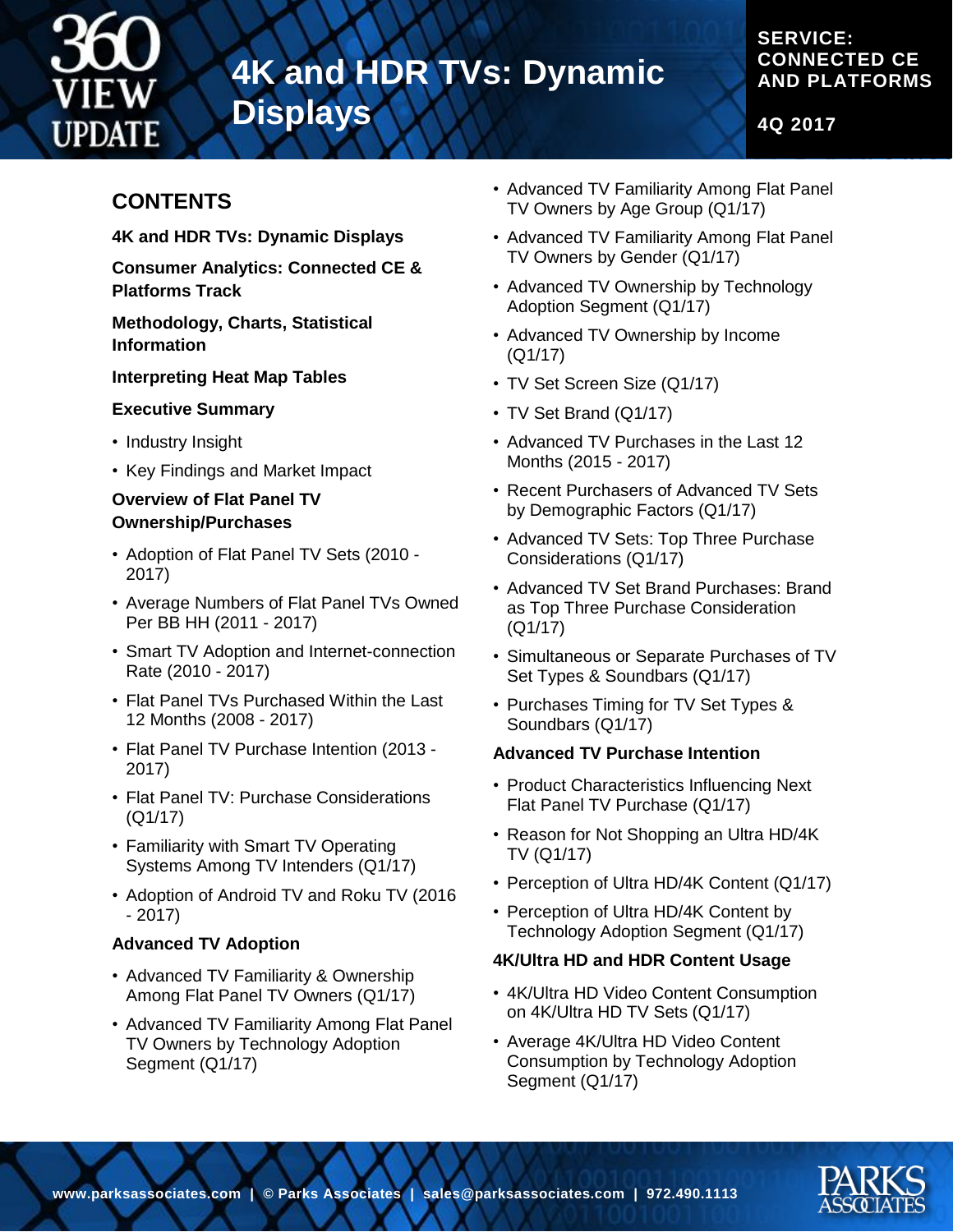

## **4K and HDR TVs: Dynamic Displays**

**SERVICE: CONNECTED CE AND PLATFORMS**

**4Q 2017**

- 4K/Ultra HD Video Content Consumption by Demographics (Q1/17)
- 4K/Ultra HD Video Content Consumption by Demographics, Cont. (Q1/17)
- Video Content Sources for 4K/Ultra HD TV (Q1/17)
- Video Content Sources for HDR TV (Q1/17)
- Perceptions of Video Quality and Experience (Q1/17)
- Interest in Content Features on a Streaming Media Player (Q1/17)
- High Interest in 4K TV/HDR Content on a Streaming Media Player by Ownership of Specified Types of Advanced TV Sets (Q1/17)

#### **Appendix**